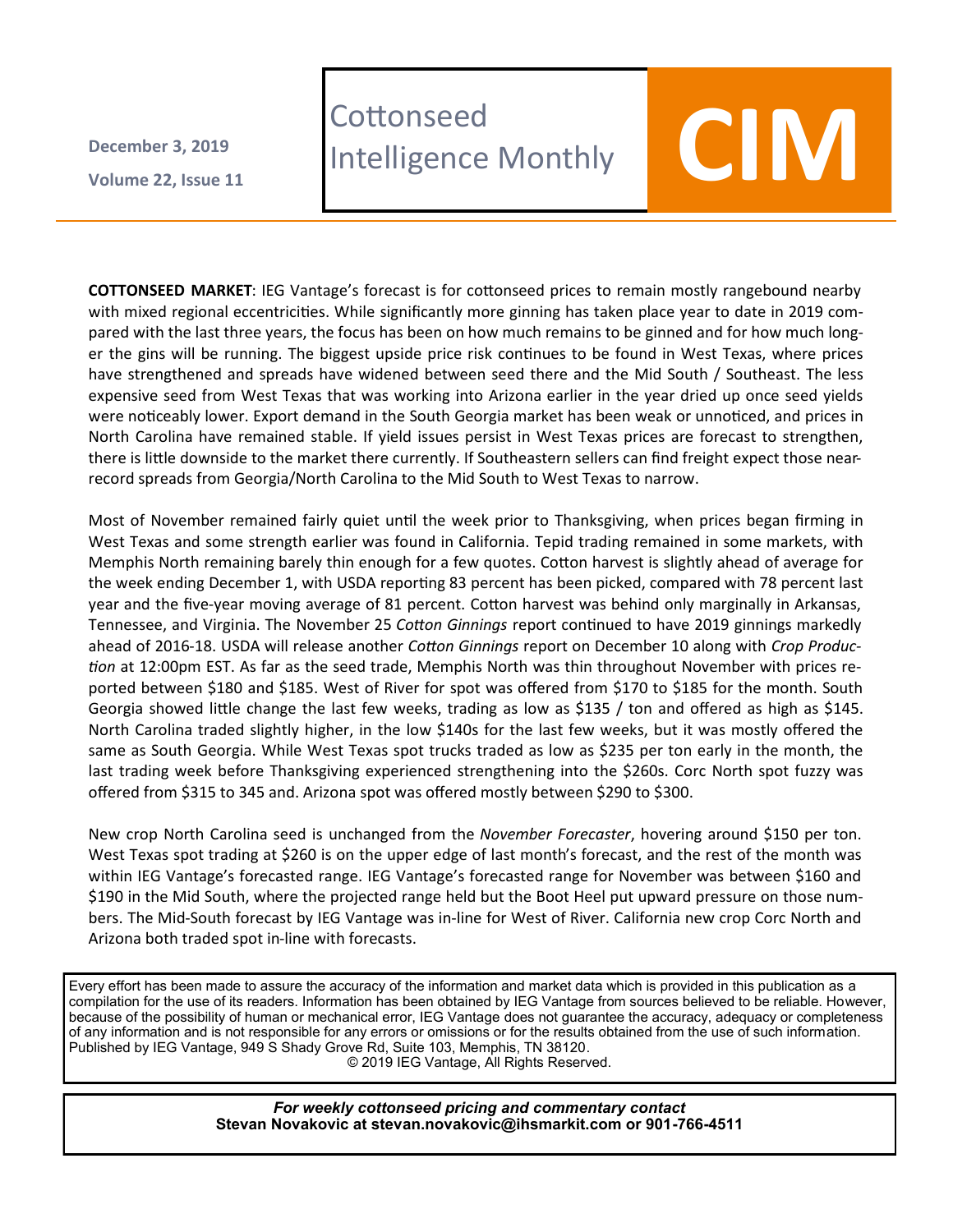**Cottonseed** 



**COTTONSEED BALANCE SHEET:** IEG Vantage adopted USDA's 2019/20 forecast for cottonseed supply and demand released November 13. Beginning stocks forecast was unchanged for the crop year beginning August 1 at 477 thousand tons. USDA forecasts production down to 6.5 million tons, a decrease of four percent from 6.8 million tons last month, but still 15 percent higher than 2018/19 production and marginally above 2017/18. IEG Vantage USDA's cotton production forecast at 20.8 million bales, which is 888,000 below USDA's October forecast. The all-cotton yield is forecast at 799 pounds per acre, down 34 pounds from USDA's October forecast. The major change was in Texas where the yield fell from 624 pounds per acre to 568 pounds per acre, putting the Texas crop 700,000 bales smaller than USDA's October report, which was forecast at 7.82 million. If realized, that yield would be the lowest in Texas since the 2015/16 crop year, 188 pounds less than last year and down almost 150 pounds from the five-year average. Arkansas increased 70,000 bales and South Carolina increased 30,000, making up a slight portion of the losses in Texas. Though down modestly from the USDA October report, production still is 2.45 million bales larger than last year. IEG Vantage's December cotton production forecast has not yet been released.

US export sales for the week ending November 21 were better than many expected at a net 290,700 (281,500 Upland, 9,200 Pima) bales. For current crop, there were 388,200 (379,000 Upland, 9,200 Pima) bales in new sales and 37,500 upland bales canceled. Mexico 67,500 and China 29,900 were the two countries to cancel. New crop realized 23,800 baes of upland cotton sold. The best net buyers for US cotton were Vietnam 74,500 (73,600 Upland, 900 Pima), Turkey 69,400 (67,800 Upland, 1,600 Pima), Bangladesh at 46,400 upland, and Pakistan at 39,900 upland. Exports totaled 195,600 (184,400 Upland, 11,200 Pima) bales. Commitments are now six percent higher than last year compared with five percent higher the previous week and exports are now 17 percent ahead of last year and 40 percent ahead of the five-year average.

| Cottonseed Supply & Demand (1,000 tons) | <b>USDA</b> | <b>IEG</b> | <b>USDA</b> | <b>IEG</b> |         |         |
|-----------------------------------------|-------------|------------|-------------|------------|---------|---------|
| <b>Year begins August 1</b>             | 2016/17     | 2017/18    | 2018/19     | 2018/19    | 2019/20 | 2019/20 |
| <b>Beginning Stocks</b>                 | 391         | 400        | 451         | 451        | 477     | 477     |
| Imports                                 | 51          | 0          |             |            | 2       | 2       |
| Production                              | 5,369       | 6,422      | 5,631       | 5,631      | 6,453   | 6,453   |
| <b>Total Supply</b>                     | 5,811       | 6,822      | 6,083       | 6,083      | 6,932   | 6,932   |
| Crush                                   | 1,769       | 1,854      | 1,760       | 1,760      | 1,850   | 1,850   |
| <b>Exports</b>                          | 342         | 478        | 387         | 387        | 450     | 450     |
| Feed, Seed, & Residual                  | 3,300       | 4,039      | 3,458       | 3,458      | 4,200   | 4,200   |
| <b>Total Disappearance</b>              | 5,411       | 6,371      | 5,605       | 5,605      | 6,500   | 6,500   |
| <b>Ending Stocks</b>                    | 400         | 451        | 477         | 477        | 432     | 432     |

Products Derived from 2000 lbs. of cottonseed have the following product values\*

| <b>Cottonseed Meal</b>     | \$100.65 | 36.9% | <b>Total Product Value</b>   | \$272.68   |
|----------------------------|----------|-------|------------------------------|------------|
| Cottonseed Oil (PBSY)      | \$106.75 | 39.1% | <b>Average Milling Costs</b> | \$ (62.00) |
| Linters 1st & 2nd cuts     | \$76.08  | 9.6%  | <b>Freight from Gin</b>      | 5(14.00)   |
| <b>Cottonseed Hulls</b>    | 5, 39.20 | 14.4% | <b>WCS Net Product Value</b> | \$196.68   |
| <b>Total Product Value</b> | \$272.68 |       | Previous Issue's Value       | \$196.68   |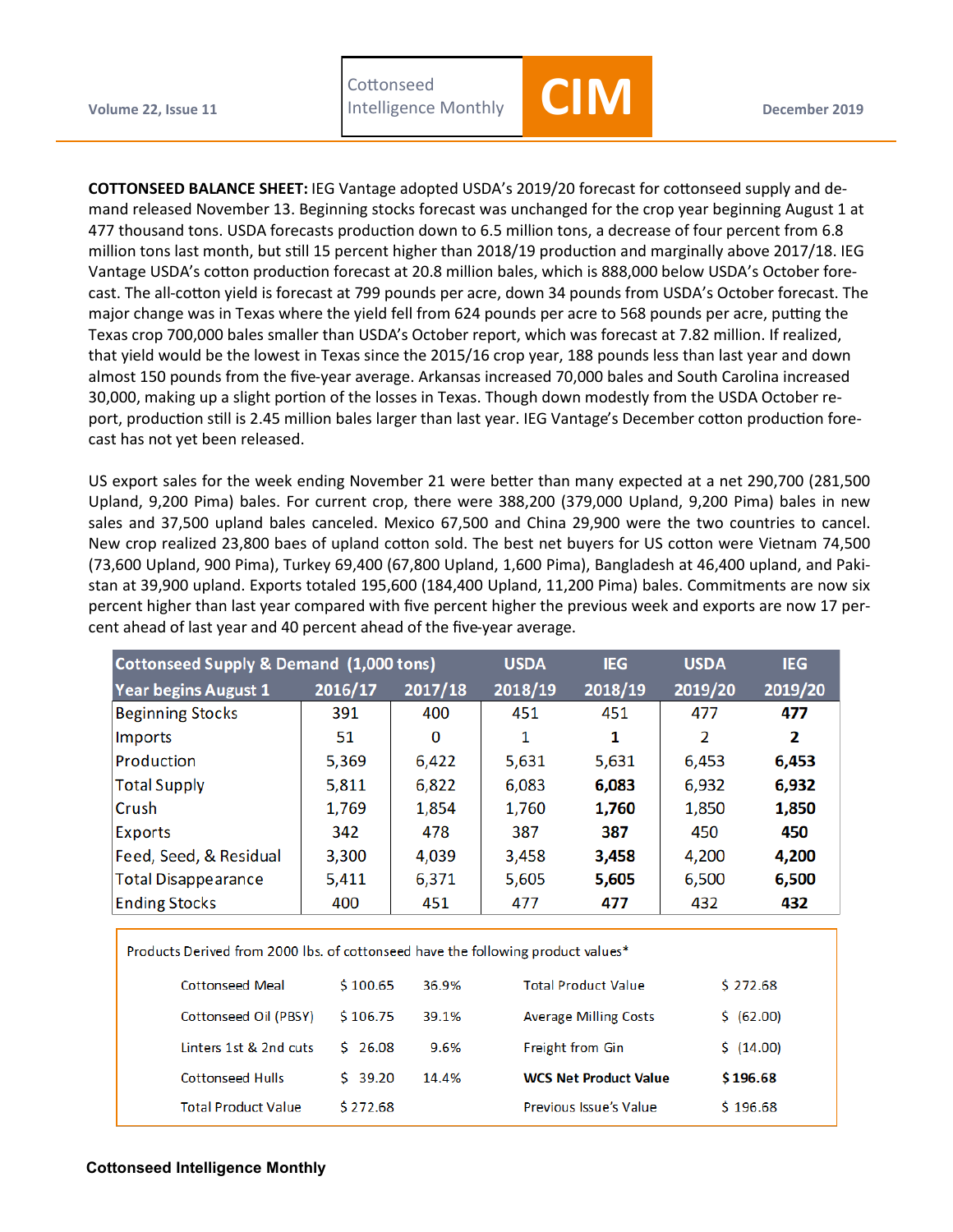

|                            |                                                 | <b>Cottonseed fob points</b> |         |          |                     |                  |  |  |
|----------------------------|-------------------------------------------------|------------------------------|---------|----------|---------------------|------------------|--|--|
|                            |                                                 | Bid                          | Offer   |          | Trade Change Yr Ago |                  |  |  |
| Southeast                  |                                                 |                              | (5/ton) |          |                     |                  |  |  |
| North Carolina             | Spot                                            | 140                          | 145     |          | $-20$               | 130 <sub>o</sub> |  |  |
|                            | Nv-Dc                                           | 140                          | 145     |          | $-50$               | 130o             |  |  |
|                            | Ja-Ag                                           | 175                          | 180     |          | n/a                 | <b>1550</b>      |  |  |
| South Georgia              | Spot                                            | 140                          | 145     |          | n/a                 | 152t             |  |  |
|                            | Ja-Ag                                           |                              |         | 175      | 15t                 | n/a              |  |  |
| Mid-South                  |                                                 |                              |         | (\$/ton) |                     |                  |  |  |
| Memphis North              | Spot                                            |                              | 188     |          | n/a                 | 159o             |  |  |
|                            | Nv-Dc                                           | 175                          | 188     |          | n/a                 | 159o             |  |  |
| Missouri Bootheel          | Spot                                            | 180                          | 186     | 185      | 2t                  | 1680             |  |  |
|                            | Nv-Dc                                           | 180                          | 186     | 185      | unc                 | <b>1680</b>      |  |  |
| Northeast Arkansas         | Spot                                            | 183                          | 183     | 178      | 50                  | <b>1650</b>      |  |  |
| Southwest                  |                                                 | (\$/ton)                     |         |          |                     |                  |  |  |
| West Texas - Lubbock North | Spot                                            |                              |         | 235-245  | n/a                 | 215o             |  |  |
|                            | Nv-Dc                                           |                              |         | 225-245  | n/a                 | 215o             |  |  |
|                            | Ja-Sp                                           |                              |         | 255      | n/a                 | n/a              |  |  |
| <b>Far West</b>            |                                                 | (\$/ton)                     |         |          |                     |                  |  |  |
| Arizona                    | Spot                                            |                              | 300-305 | 289-290  | 20                  | 275o             |  |  |
|                            | Nv-Dc                                           |                              | 285-290 |          | $-2o$               | 275o             |  |  |
|                            | Nv-Ja                                           |                              | 300     |          | n/a                 | n/a              |  |  |
| California Corc. No.       | Spot                                            |                              |         | 325      | $-20t$              | 310o             |  |  |
| Pima California            | Nv-Dc                                           |                              |         | 272      | n/a                 | n/a              |  |  |
|                            | b = bid o = offer t = trade n/a = not available |                              |         |          |                     |                  |  |  |

| <b>Processed Cottonseed Products</b>               |               |     |                               |            |                           |                  |                  |  |
|----------------------------------------------------|---------------|-----|-------------------------------|------------|---------------------------|------------------|------------------|--|
|                                                    |               | Bid |                               |            | Offer Trade Change Yr Ago |                  |                  |  |
| Mid-South                                          |               |     | <b>Hulls</b><br>Meal (\$/ton) |            |                           |                  |                  |  |
| Memphis                                            | Spot          |     | 220                           |            | n/a                       | 225 <sub>o</sub> | n/a              |  |
| Southwest                                          | Meal (\$/ton) |     |                               |            | <b>Hulls</b>              |                  |                  |  |
| West Texas                                         | Nov           |     | 250                           |            | n/a                       | n/a              | n/a              |  |
|                                                    | Dc-Mr         |     | 255                           |            | n/a                       | n/a              | 190 <sub>o</sub> |  |
| Meal (\$/ton)<br><b>Far West</b>                   |               |     |                               |            |                           |                  |                  |  |
|                                                    |               |     |                               |            |                           |                  | Hulls            |  |
| California                                         | Ja-Jn         | 266 | 275                           |            | n/a                       | 275 <sub>o</sub> | n/a              |  |
| Cottonseed Meal Basis vs. Wednesday's CBOT SoyMeal |               |     |                               |            |                           |                  |                  |  |
|                                                    |               |     | <b>SBM</b>                    | <b>CSM</b> | <b>BASIS</b>              | Change           | <b>Yr Ago</b>    |  |
| Mid-South                                          |               |     | n/a                           | n/a        | n/a                       | n/a              | n/a              |  |
| Southwest                                          |               |     | 298.9                         | 250        | $-48.9$                   | 10               | 2                |  |

| Cottonseed dlvd. points                           |                                     |  |      |                          |     |  |
|---------------------------------------------------|-------------------------------------|--|------|--------------------------|-----|--|
|                                                   |                                     |  |      | Truck Rail Change Yr Ago |     |  |
|                                                   | (\$/ton)<br>Rail - fob track points |  |      |                          |     |  |
| California - Rail                                 | Spot                                |  | 296b | n/a                      | n/a |  |
| Idaho - Rail UP Nv-Dc                             |                                     |  | 292o | n/a                      | n/a |  |
| $b = bid o = offer t = trade n/a = not available$ |                                     |  |      |                          |     |  |

| <b>U.S. Cottonseed Spread Chart - Nearby Price</b> |       |     |        |        |       |        |
|----------------------------------------------------|-------|-----|--------|--------|-------|--------|
|                                                    | ΑZ    | СA  | So. GA | W.TN   | W. TX | ΝC     |
| ΑZ                                                 | ***   | 25  | $-155$ | $-112$ | -60   | $-155$ |
| CА                                                 | $-25$ | *** | -180   | $-137$ | -85   | $-180$ |
| So. GA                                             | 155   | 180 | ***    | 43     | 95    | 0      |
| W.TN                                               | 112   | 137 | $-43$  | ***    | 52    | $-43$  |
| W.TX                                               | 60    | 85  | $-95$  | $-52$  | ***   | $-95$  |
| ΝC                                                 | 155   | 180 | 0      | 43     | 95    | ***    |